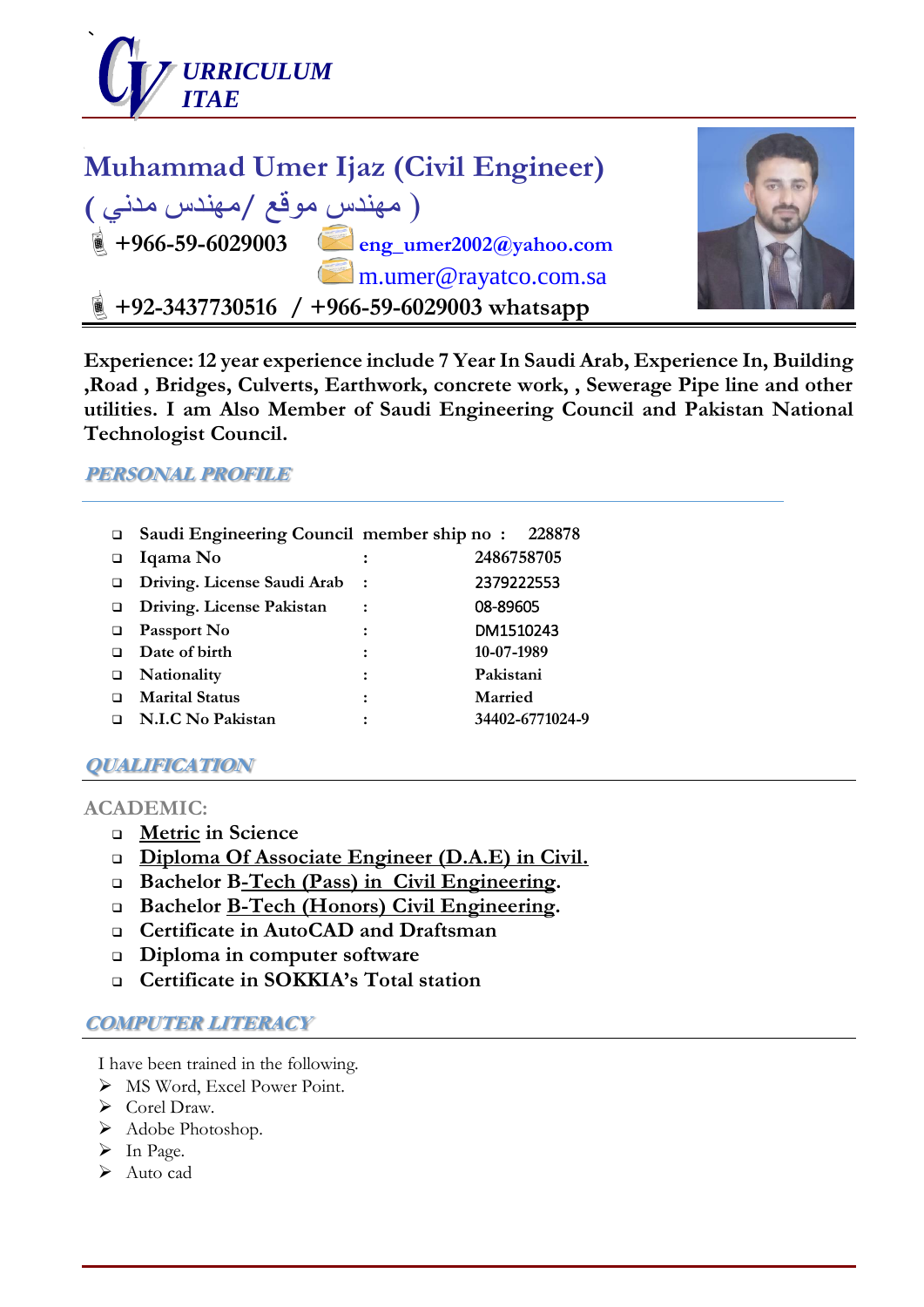#### **SKILLS**

 $\Box$  Capable to handle matters individually, take initiative and motivate others in team

 *of*

*Ijaz*

*Muhammad Umer* 

- $\Box$  Strive for quality with devotion and enjoy learning new skills
- $\Box$  Time management skills

#### **KEYS OF SUCCESS**

- $\Box$  Integrity & Ethics
- **Leadership**
- □ Teamwork

#### **PROFESSIONAL EXPERIENCE**

**1. Name of Employing Agency: Shirka Nahad Ul Emaar construction company. Period:** 25/12/2019 to till now **Name of Project:** North housing Project. Dammam **Dar ul bayan ( Rayat ) developers. Designation: Civil Engineer 2. Name of Employing Agency: Bahoo Associate and Builders pvt.ltd Period:** 01/05/2018 to 31-05-2019 Name of Project: Bahria town Rawalpindi, housing society. **3. Name of Employing Agency: A.Z. Engineering Associate Consultant Pakistan Period:** 01/11/2017 to 30/04/2018. **Designation: A.R.E ( Asst. Resident Engineer ) Civil Name of Project:** 1) **Sadique pura to Saharan road** ... 15 km Narowal, pakistan. **2) Durman to Delara Road.**. 15 km , Shakar Garh, Pakistan  **3) King Road to Salam Interchange** Dual Carriageway in Mandi bahauddin. 100 Km **4) Sargodha to Lahore** road via Sial mor interchange**. 45 km 4. Name of Employing Agency: Rasheed Ibrahim Al Owaidah, Riyadh, K.S.A. Period:** 21/07/2013 to 04-09-2017. **Designation: Site Engineer ( Civil Engineer ) Name of Project:** 1) **Yanbu, Madina Express High Way** ... 20 km Saudi Arab. **2) Al Akhal To Hajar Link way.**. 30 km , Saudi Arab **3) Dhamaryah to Makkah Madina express way.. link way 50 km JOB HISTORY: I am Complete 3 project in this company.**. cost in three project SR 250 milions. My Duty handles the Site (Road Work, Pipe line works, Bridges & Culverts). Checking Lay outs of Road . To supervise the overall construction activities, To conduct the quality assurance tests on construction materials, Quantity Calculations ,